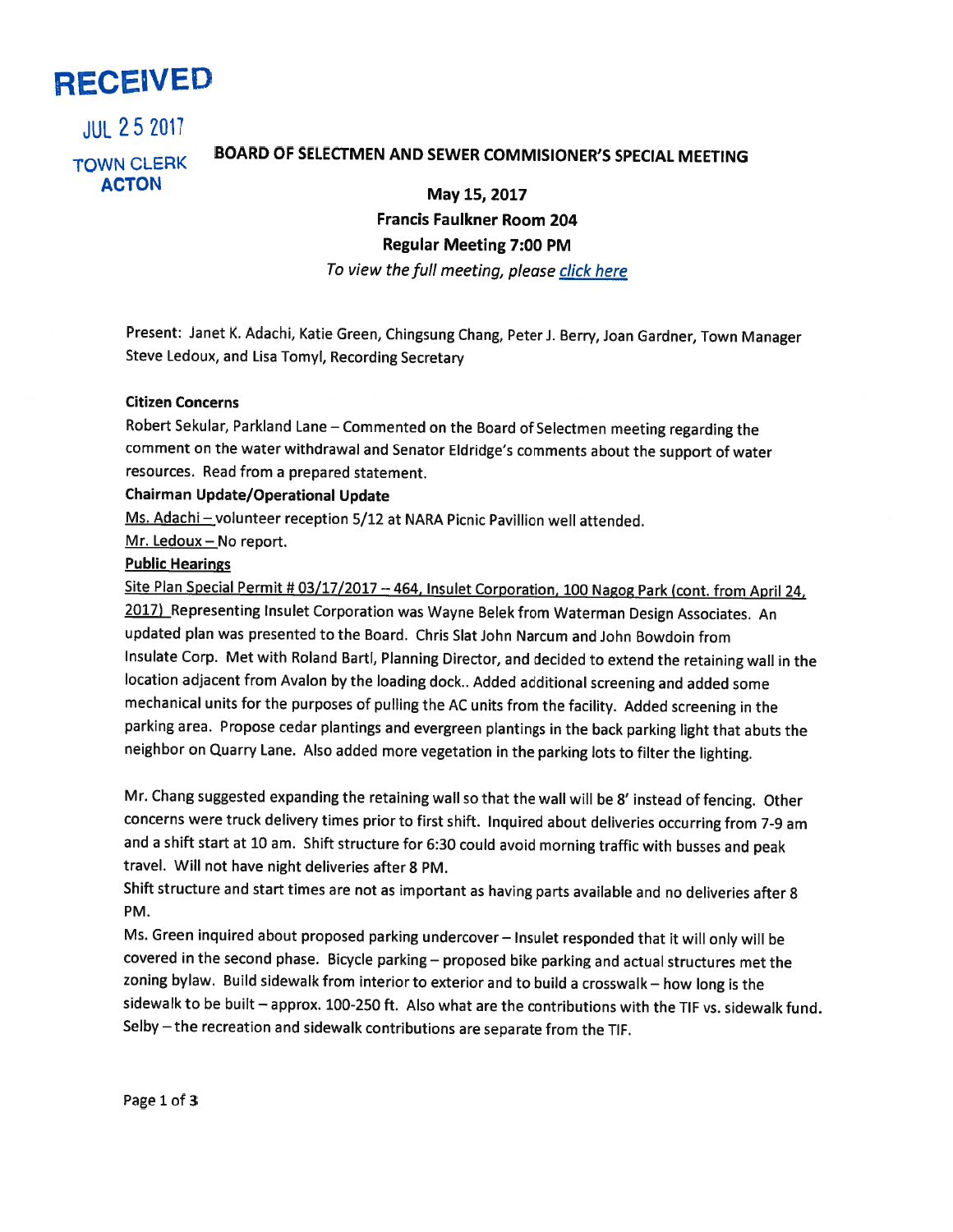Mr. Berry questioned regarding <sup>a</sup> zoning bylaw regarding the sidewalk fund to take moneys from sidewalk committee for moving pedestrian walkways and bicycles. Doesn't know if this portion of the draft decision was suggested by staff. Has <sup>a</sup> serious concern about the Sidewalk Committee being completely ignored in the draft decision to fund recreation and bicycle parking.

Selby — had <sup>p</sup>hone call from senior from Insulet upset about donating to the sidewalk fund after <sup>a</sup> large contribution to recreation.

Mr. Berry suggested that the decision should be amended to state construction of the sidewalk.

Ms. Gardner mentioned about having <sup>a</sup> previous hearing about <sup>a</sup> shopping center and had <sup>a</sup> concern regarding <sup>a</sup> barrier (of the property) and snow removal and having the barrier not sustain damage over the years. Insulet commented that there will not be any damage to the retaining wall, and will have <sup>a</sup> landscaping <sup>p</sup>lan in <sup>p</sup>lace. There is snow storage on the property. Could put <sup>a</sup> condition on the decision to submit <sup>a</sup> maintenance <sup>p</sup>lan when they submit an application for building on the property.

\$35,000 to go to Sidewalk Fund minus the \$10,000 toward Recreation. Will be an ongoing basis for all outreach in donations in the future.

Ms. Green moved to close hearing, Mr. Chang second. All Ayes. Board deliberated with conditions in the draft

Ms. Gardner moved to maintain <sup>a</sup> maintenance <sup>p</sup>lan for landscape as <sup>a</sup> condition of approval. Also <sup>a</sup> provision about the contribution to the sidewalk fund and allowing the Town to use the location for parking purposes for large special events (Independence Day Celebration).

MS. Green moved to approve SPSPS #3/17/17 - 464 with the changes noted to the draft decision, Mr. Berry second. All Ayes.

### **Selectmen Business**

South Acton Train Station Parking - Mr. Ledoux gave an overview regarding a temporary solution and recommendation regarding motorcycle and scooter parking at the South Acton Train Station. DPW and PD came to <sup>a</sup> conclusion where they can park utilizing <sup>a</sup> grace period to not ticket users in the designated areas.

Mr. Chang moved to approve, Ms. Green second. All Ayes

Monopole Installation MBTA Right of Way - Ms. Adachi gave an overview about the proposal by MBTA to place 4 monopoles in their ROW. Concern that the Historical Commission did not receive the notification until last week.. Only concern is the <sup>p</sup>lacement of one of the poles on Martin Street with recommendations of changing the location. Corey mentioned what the purpose of the poles were

Page 2 of 3